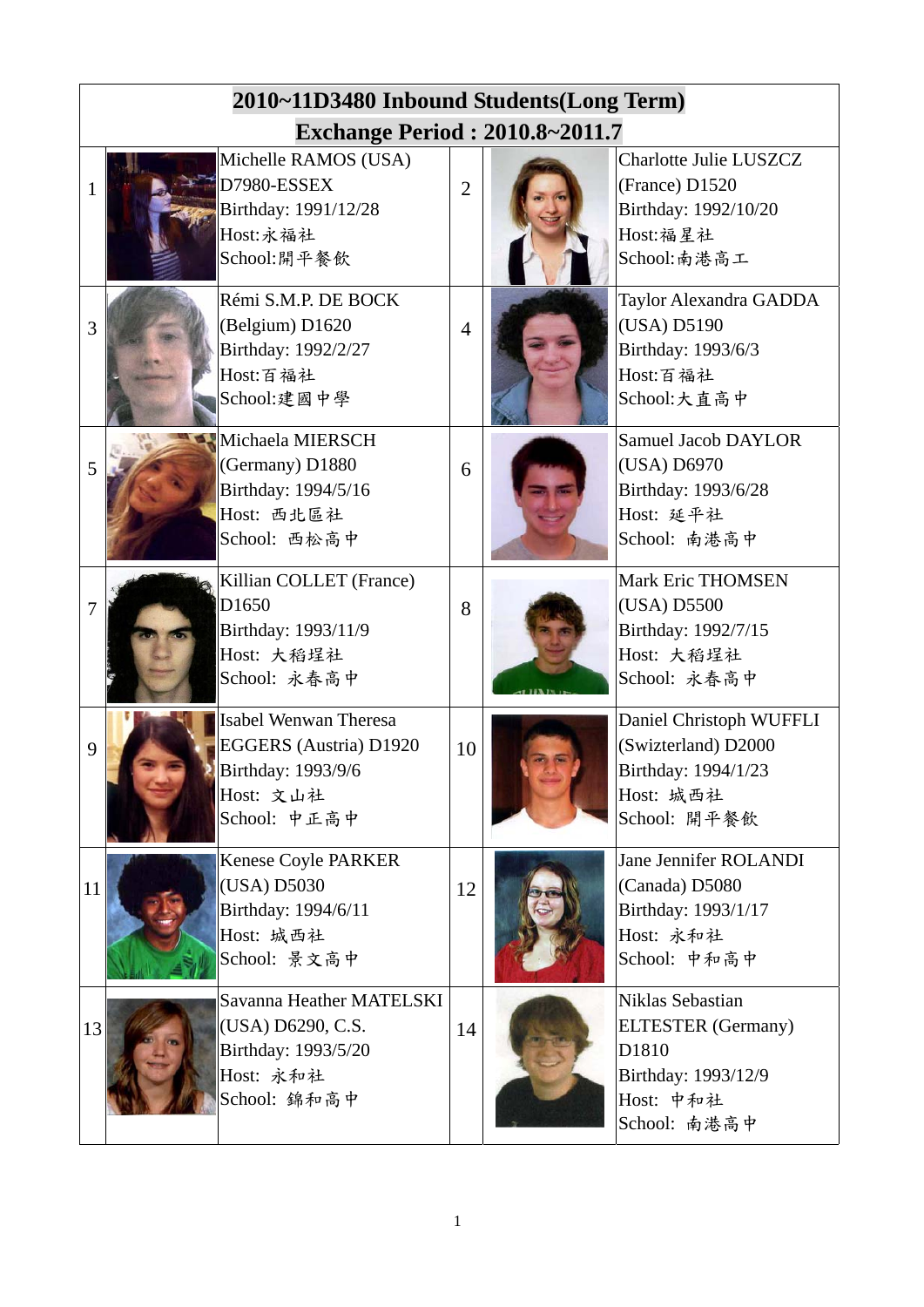|    | 2010~11D3480 Inbound Students(Long Term) |                                                                                                                      |    |  |                                                                                                               |  |  |  |
|----|------------------------------------------|----------------------------------------------------------------------------------------------------------------------|----|--|---------------------------------------------------------------------------------------------------------------|--|--|--|
|    | <b>Exchange Period: 2010.8~2011.7</b>    |                                                                                                                      |    |  |                                                                                                               |  |  |  |
| 15 |                                          | Yanina Mihailovna<br><b>KALINICHVA</b> (Russia)<br>D5010<br>Birthday: 1995/7/8<br>Host: 中和社<br>School: 崇光女中          | 16 |  | Marielle DOUELLE<br>(France) D1700<br>Birthday: 1992/11/14<br>Host: 中和東區社<br>School: 開平餐飲                     |  |  |  |
| 17 |                                          | Karla Samanta ROMERO<br><b>AGUILAR (Mexico) D4180</b><br>Birthday: 1994/3/3<br>Host: 中和東區社<br>School: 錦和高中           | 18 |  | <b>Babette Chris A PLESSERS</b><br>(Belgium) D1630<br>Birthday: 1992/9/3<br>Host: 雙和社<br>School: 和平高中         |  |  |  |
| 19 |                                          | Orsolya CSÍKOS (Hungary)<br>D1911<br>Birthday: 1994/3/5<br>Host: 雙和社<br>School: 大直高中                                 | 20 |  | <b>Heitor Lima DUTRA</b><br>(Brazil) D4470<br>Birthday: 1994/1/13<br>Host: 中和福美社<br>School: 景文高中              |  |  |  |
| 21 |                                          | Clara Charlotte Michéle<br>Christiana DENIS (France)<br>D1790<br>Birthday: 1993/11/10<br>Host: 中和圓通社<br>School: 中崙高中 | 22 |  | Nicholas Kyle PALUBA<br>(USA) D5230<br>Birthday: 1992/7/15<br>Host: 中和圓通社<br>School: 政大附中                     |  |  |  |
| 23 |                                          | Nicolas FRITZENSMEIER<br>(Germany) D1850<br>Birthday: 1994/4/28<br>Host: 城東社<br>School: 松山工農                         | 24 |  | Daniek Petronella Johanna<br>DONKERS (USA) D6330-<br>C.S<br>Birthday: 1993/6/15<br>Host: 城東社<br>School: 大同高中  |  |  |  |
| 25 |                                          | Erin Renee STEVENTSON<br>(USA) D7770<br>Birthday: 1992/10/1<br>Host: 城南社<br>School: 松山家商                             | 26 |  | Jelecia Ashley-Nycole<br>SLATON (USA) D7680-<br>Ohio Erie<br>Birthday: 1993/12/3<br>Host: 遠東社<br>School: 萬芳高中 |  |  |  |
| 27 |                                          | Chelsea Lynn FOSTER<br>(USA) D7170<br>Birthday: 1992/9/9<br>Host: 木蘭社<br>School: 中和高中                                | 28 |  | Ida Jessica Maria LINDER<br>(USA) D5890<br>Birthday: 1993/2/9<br>Host: 稻江社<br>School: 麗山高中                    |  |  |  |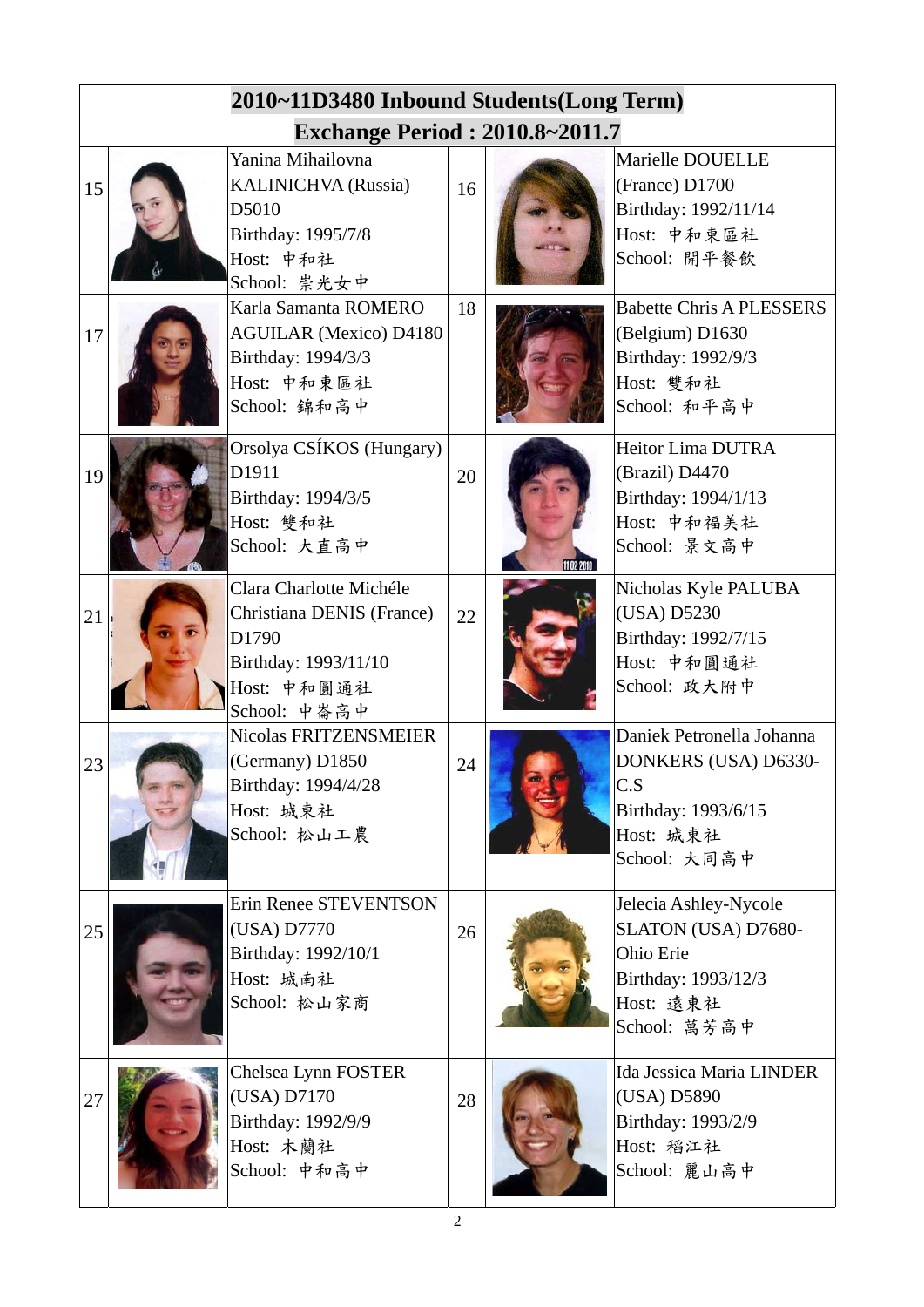|    | 2010~11D3480 Inbound Students(Long Term) |                                                                                                                             |    |  |                                                                                                                          |  |  |  |
|----|------------------------------------------|-----------------------------------------------------------------------------------------------------------------------------|----|--|--------------------------------------------------------------------------------------------------------------------------|--|--|--|
| 29 |                                          | <b>Exchange Period: 2010.8~2011.7</b><br>Anna KOJANOVÁ (Czech)<br>D2240<br>Birthday: 1992/7/24<br>Host: 景福社<br>School: 麗山高中 | 30 |  | Amy Elizabeth LOFTIS<br>(USA) D6780-Ohio Erie<br>Birthday: 1993/9/30<br>Host: 景福社<br>School: 南港高工                        |  |  |  |
| 31 |                                          | Leonie Tabea GOLDMANN<br>(Germany) D1900<br>Birthday: 1994/4/19<br>Host: 昇陽社<br>School: 中正高中                                | 32 |  | Matthias Alan GUIGUET<br>(France) D1780<br>Birthday: 1992/10/23<br>Host: 快樂社<br>School: 大安高工                             |  |  |  |
| 33 |                                          | Derrick John TAYLOR<br>(USA) D7150<br>Birthday: 1992/10/5<br>Host: 艋舺社<br>School: 建國中學                                      | 34 |  | Arantxa Olaizola<br><b>MONTALBAN</b><br>(Spain)D2201<br>Birthday: 1993/6/12<br>Host: 老松社<br>School: 中山女高                 |  |  |  |
| 35 |                                          | Austin Cole MCKEE (USA)<br>D6450-C.S.<br>Birthday: 1993/10/27<br>Host: 老松社<br>School: 大安高工                                  | 36 |  | Julia Aabjerg BRATLAND<br>(Denmark) D1450<br>Birthday: 1993/3/10<br>Host: 新店社<br>School: 中和高中                            |  |  |  |
| 37 | THS <sup>1</sup>                         | <b>Isabel Dorothy</b><br>HERMSMEYER (USA)<br>D5340<br>Birthday: 1994/9/17<br>Host: 新店社<br>School: 景文高中                      | 38 |  | Chloé Véronique Anne<br>DUVAL (France) D1510<br>Birthday: 1993/1/2<br>Host: 翡翠社<br>School: 永春高中                          |  |  |  |
| 39 |                                          | Samanta ROSAS (USA)<br>D5890<br>Birthday: 1993/2/9<br>Host: 新店碧潭社<br>School: 和平高中                                           | 40 |  | Katelyn Marie MURPHY<br>(USA) D6290-C.S.<br>Birthday: 1994/07/27<br>Host: 新店碧潭社<br>School: 崇光女中                          |  |  |  |
| 41 |                                          | Leelah Hope GREENSPAN<br>(USA) D6930 Florida<br>Birthday: 1993/4/19<br>Host: 城中社<br>School: 西松高中                            | 42 |  | <b>Estelle Viviane Arlette</b><br><b>REGIMBAL</b> (France)<br>D1690<br>Birthday: 1993/11/27<br>Host: 百合社<br>School: 中山女中 |  |  |  |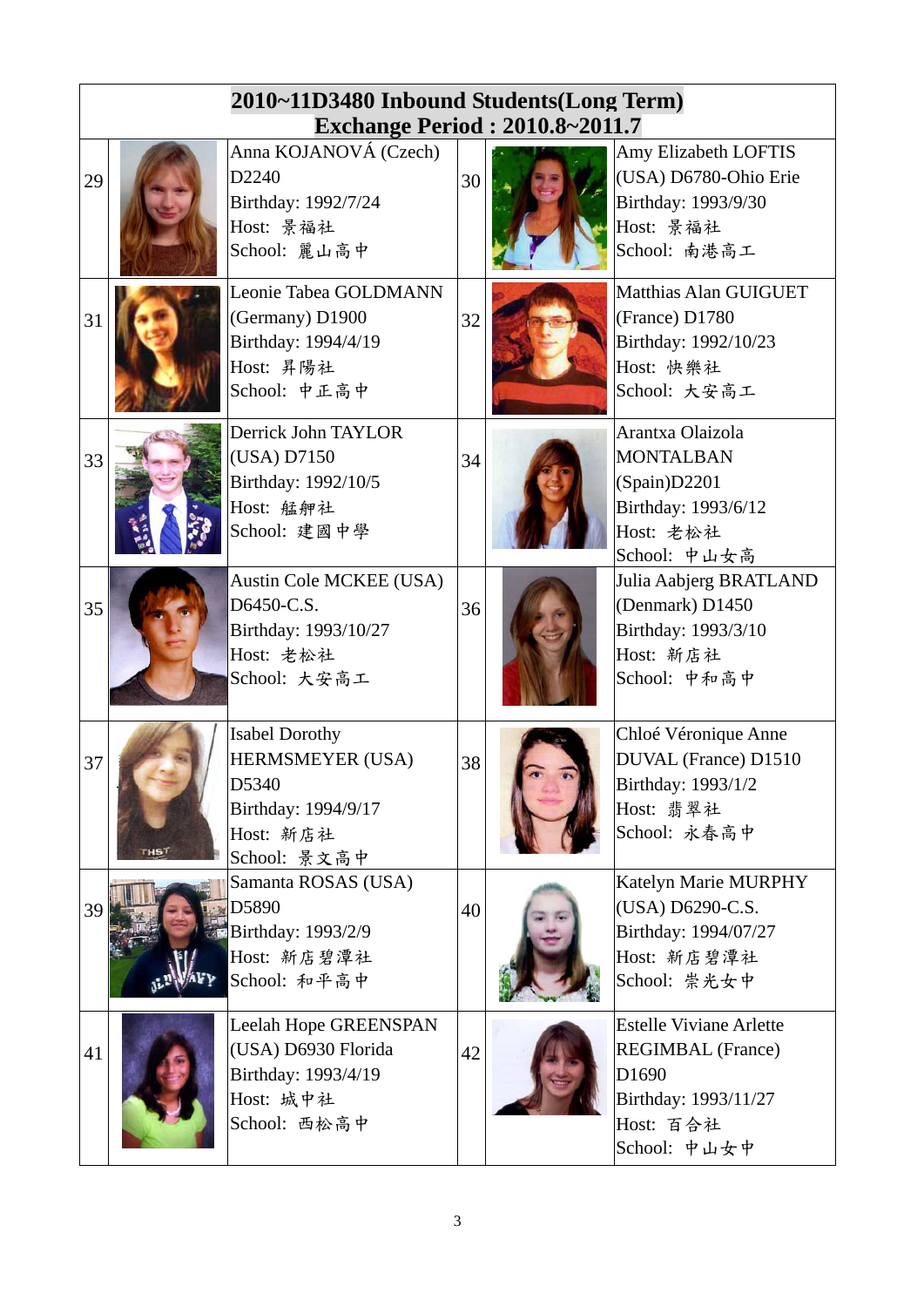|    | 2010~11D3480 Inbound Students(Long Term)<br><b>Exchange Period: 2010.8~2011.7</b>                      |    |                                                                                                             |
|----|--------------------------------------------------------------------------------------------------------|----|-------------------------------------------------------------------------------------------------------------|
| 43 | Rodeny Aaron<br>WALSINGHAM (USA)<br>D5100<br>Birthday: 1993/10/26<br>Host: 百城社<br>School: 木柵高工         | 44 | <b>Faith Anne FRASER</b><br>(Canada) D7010<br>Birthday: 1993/10/31<br>Host: 百城社<br>School: 松山工農             |
| 45 | <b>Tom Johan HELENELUND</b><br>(Finland) D1390<br>Birthday: 1993/10/24<br>Host: 太平社<br>School: 木柵高工    | 46 | William Robert STEFFEK<br>(USA) D5810<br>Birthday: 1992/4/11<br>Host: 北門社<br>School: 萬芳高中                   |
| 47 | <b>Lincoln Edward DAVIDSON</b><br>(USA) D7370-ESSEX<br>Birthday: 1992/8/6<br>Host: 北門社<br>School: 大同高中 | 48 | Michael GEBHARDT<br>(Germany) D1950<br>Birthday: 1991/12/30<br>Host: 民權社<br>School: 萬芳高中                    |
| 49 | Kiwako MASUDA<br>益田喜和子 (Japan) D2740<br>Birthday: 1994/11/29<br>Host: 雙連社<br>School: 萬芳高中              | 50 | Fiona Manuela<br><b>WESTERMEIER</b><br>(Gernmany) D1820<br>Birthday: 1993/6/16<br>Host: 北海社<br>School: 中山女高 |
| 51 | <b>A'Lena Marie SORENSON</b><br>(USA) D5010<br>Birthday: 1994/4/1<br>Host: 北海社<br>School: 中崙高中         |    |                                                                                                             |

| 2010~2011 D3480 Inbound Students(Long Term) |                                 |                |  |                     |  |  |  |  |
|---------------------------------------------|---------------------------------|----------------|--|---------------------|--|--|--|--|
| <b>Exchange Period : 2010.1~2011.1</b>      |                                 |                |  |                     |  |  |  |  |
|                                             | <b>Benjamin Patrick JOHNSON</b> |                |  | Eva Manon BORRI     |  |  |  |  |
|                                             | (Australia) D9450               | $\overline{2}$ |  | (Australia) D9450   |  |  |  |  |
|                                             | Birthday: 1992/7/19             |                |  | Birthday: 1992/2/11 |  |  |  |  |
|                                             | Host:台北大稻埕社                     |                |  | Host:中和圓通社          |  |  |  |  |
|                                             | School: 中正高中                    |                |  | School: 錦和高中        |  |  |  |  |
|                                             |                                 |                |  |                     |  |  |  |  |
|                                             |                                 |                |  |                     |  |  |  |  |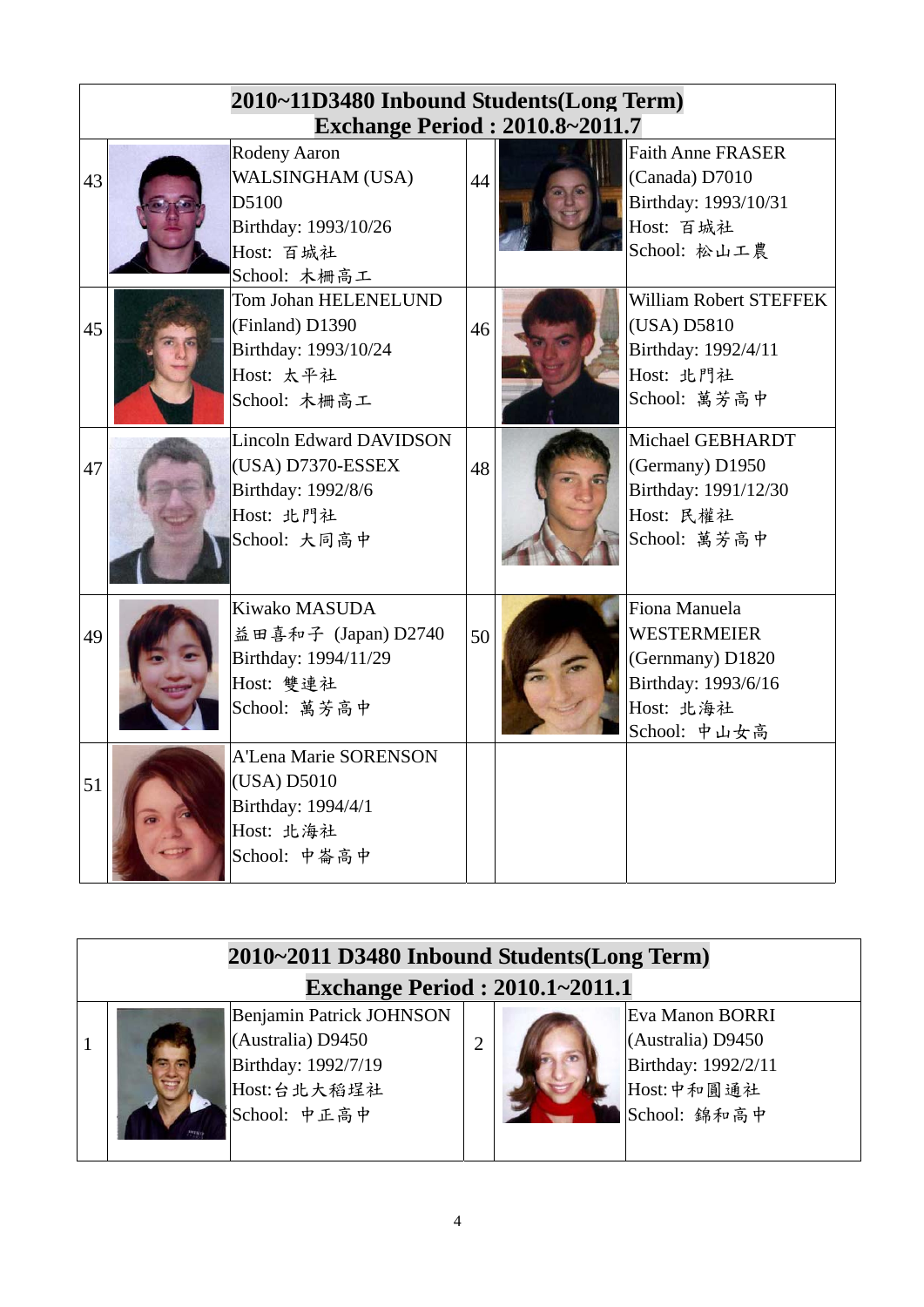|                | 2009~10 D3500 Inbound Students(Long Term) |                                                                                                                                 |                |  |                                                                                                              |  |  |  |
|----------------|-------------------------------------------|---------------------------------------------------------------------------------------------------------------------------------|----------------|--|--------------------------------------------------------------------------------------------------------------|--|--|--|
|                | <b>Exchange Period: 2010.8~2011.7</b>     |                                                                                                                                 |                |  |                                                                                                              |  |  |  |
| 1              |                                           | <b>Andreas Alexander Møller</b><br><b>STRANDGAARD</b><br>(Denmark)D1480<br>Birthday: 1994/2/22<br>Host: 頭份社<br>School: 苗栗私立大成高中 | $\overline{2}$ |  | <b>Brooke Taylor HANSEN</b><br>(USA) D6250-C.S.<br>Birthday: 1993/11/28<br>Host: 中壢南星社<br>School: 國立中壢家商     |  |  |  |
| 3              |                                           | <b>Leah Katherine MATCHETT</b><br>(USA) D6290-C.S.<br>Birthday: 1994/2/16<br>Host: 中壢東南社<br>School: 國立中壢高中                      |                |  | Elisabeth Rita Emilia<br><b>BERNARD</b> (Finland)D1420<br>Birthday: 1993/1/15<br>Host: 八德社<br>School: 國立陽明高中 |  |  |  |
| 5              |                                           | Aliênor Anasthasia Korydwenn<br>PUYO (France)D1650<br>Birthday: 1994/7/14<br>Host: 桃園百齡社<br>School: 國立陽明高中                      | 6              |  | Camille Claire BEURCQ<br>(France) D1690<br>Birthday: 1993/10/14<br>Host: 新竹竹塹社<br>School: 國立竹北高中             |  |  |  |
| $\overline{7}$ |                                           | <b>Charlotte GUIRAO-CASSIN</b><br>(France) D1710<br>Birthday: 1994/3/2<br>Host: 苗栗東南社<br>School: 國立苗栗高級中學                       | 8              |  | <b>Benedikt FISCHER</b><br>(Germany) D1860<br>Birthday: 1993/11/15<br>Host: 新竹東區社<br>School: 新竹工業職業學校        |  |  |  |
| 9              |                                           | <b>Malte Christian JEPSEN</b><br>(Germany) D1890<br>Birthday: 1993/8/15<br>Host: 新竹東北區社<br>School:新竹工業職業學校                      | 10             |  | Denise Lilian LAUTERBURG<br>(Germany)D1980<br>Birthday: 1994/8/24<br>Host: 竹南百齡社<br>School: 國立竹南高中           |  |  |  |
| 11             |                                           | Elisa Schenfel DE ARRUDA<br>(Brazil) D4590<br>Birthday: 1993/4/5<br>Host: 八德社<br>School: 國立陽明高中                                 | 12             |  | <b>Tuyet Lily NGUYEN</b><br>(Canada) D5020<br>Birthday: 1992/11/3<br>Host: 平鎮社<br>School: 桃園縣立平鎮高中           |  |  |  |
| 13             |                                           | <b>Grant Allen HENDLEY</b><br>(USA) D5100<br>Birthday: 1994/6/13<br>Host: 中壢中興社<br>School: 國立中壢高商                               | 14             |  | Yuliya SMOTROVA<br>(USA) D7350-ESSEX<br>Birthday: 1992/5/4<br>Host: 竹南社<br>School: 國立竹南高中                    |  |  |  |